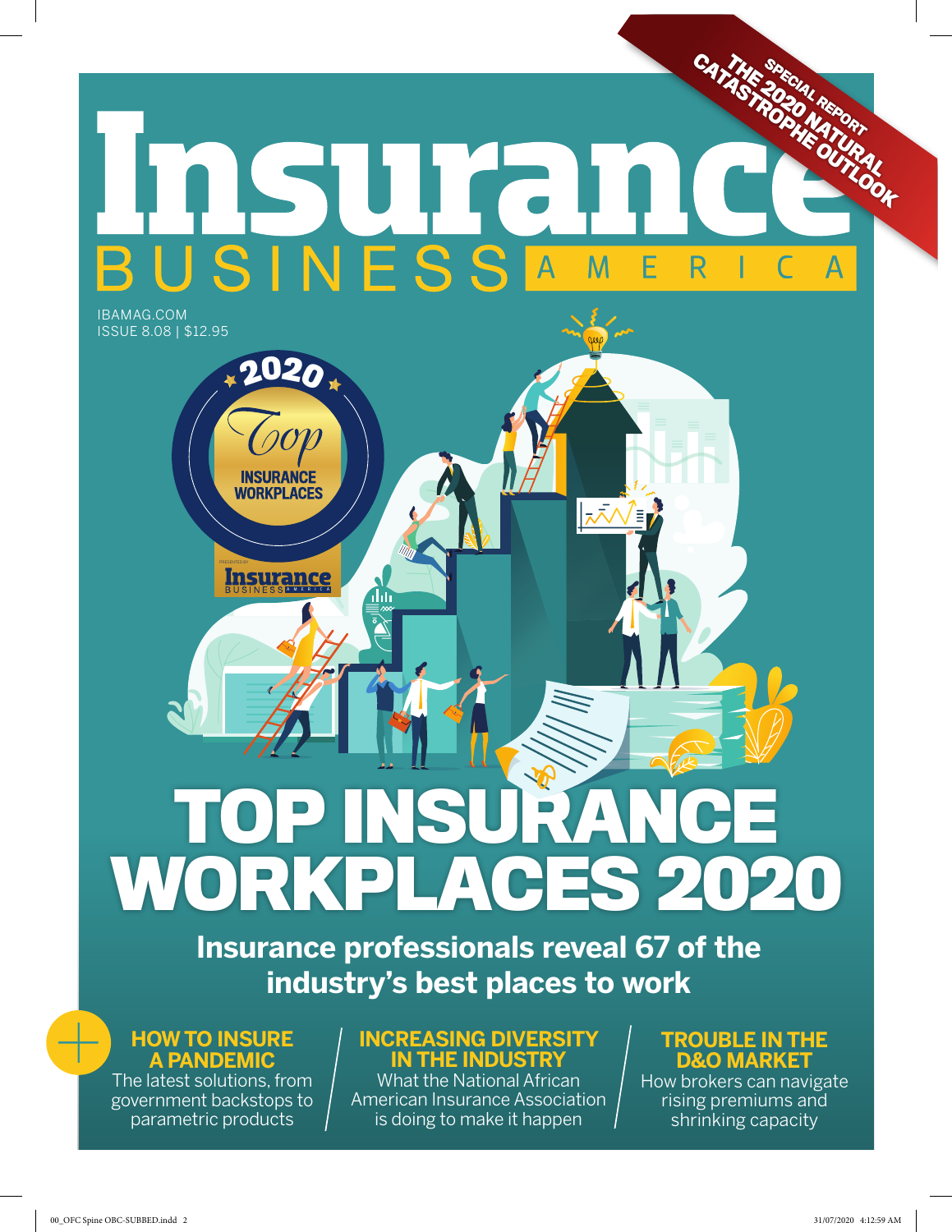### TOP INSURANCE WORKPLACES

**2020**

**INSURANCE WORKPLACES** 

## **TOP INSURANCE WORKPLACES 2020** AMERIC A PRESENTED BY

**IBA surveyed thousands of insurance professionals across the country to discover the industry's best places to work**

**TO BE A** truly great workplace, a company must provide several things to its employees. Some are basic: competitive salary and benefits, the technology and resources required to do their job, a safe work environment. Others are less easily quantifiable: an inclusive and welcoming culture, flexibility to adapt to employees' unique needs, an atmosphere that promotes honesty and encourages growth.

Because nobody knows the ins and outs of a company better than its employees, *IBA* reached out to thousands of insurance professionals across the country to find out how their employers are performing with regard to compensation and benefits, diversity, employee development, and culture.

Based on their ratings, 67 companies achieved the distinction of being named a Top Insurance Workplace for 2020. Employees also spoke out about which of their employers' strategies and initiatives have been particularly effective, including health and family leave benefits, diverse hiring practices, supportive cultures and how they've handled operations during the COVID-19 pandemic. On the following pages, *IBA* highlights what the insurance industry's best-rated employers are doing to stand out and unveils this year's list of Top Insurance Workplaces.

#### **METHODOLOGY**

The process to become a Top Insurance Workplace encompassed two phases. In the first phase, *IBA* invited organizations to participate by filling out an employer form, which asked companies to explain their various offerings and practices.

In the second phase, employees from nominated companies were asked to fill out an anonymous form evaluating their workplace on a number of metrics, including benefits, compensation, culture and employee development.

To be considered, each organization had to reach a minimum number of employee responses based on overall size. Organizations that achieved an 80% or greater average satisfaction rating from employees were named a Top Insurance Workplace.

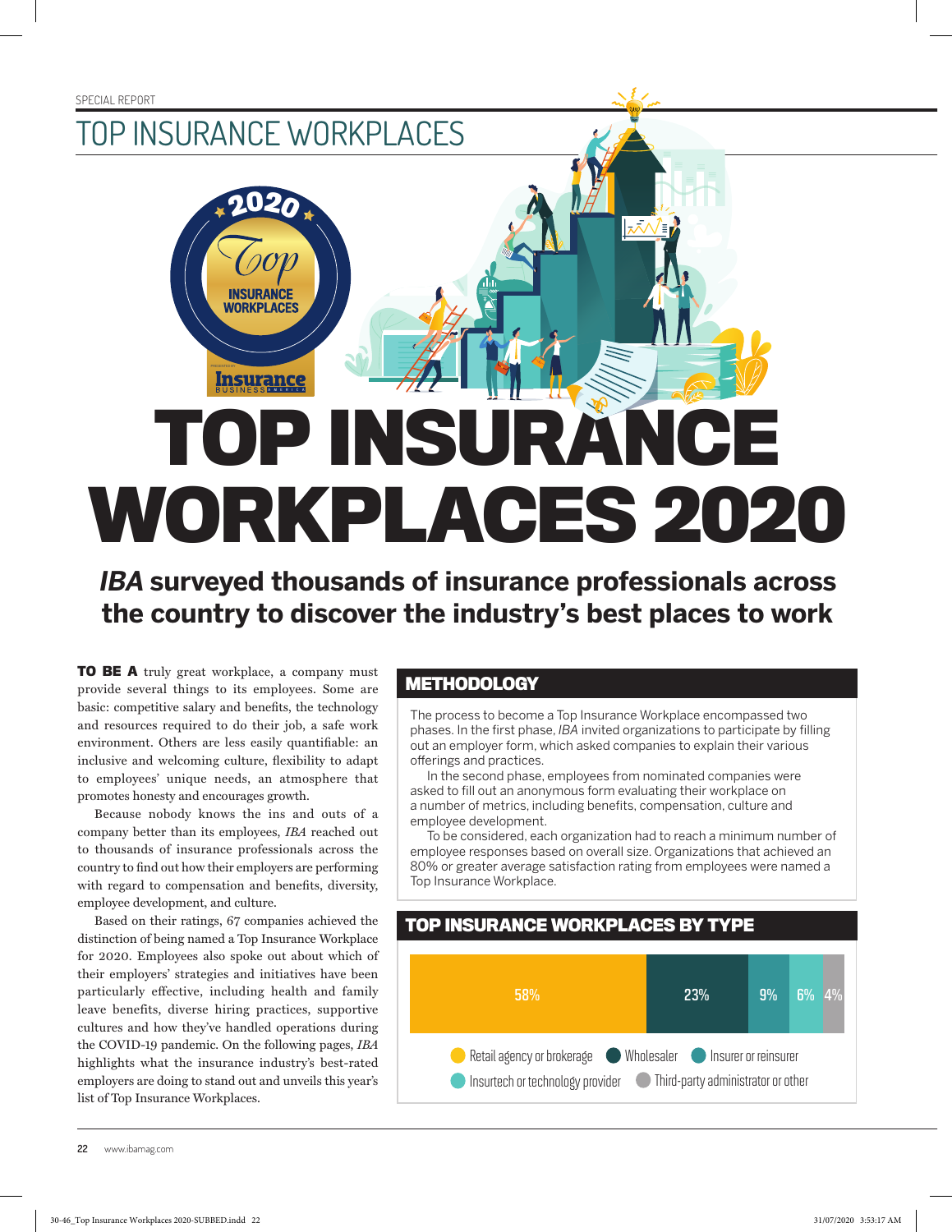

### COMPENSATION, BENEFITS AND INCENTIVES

Competitive compensation and tailored rewards ranked as top priorities for employees in this year's survey. "[My company] is a forward-thinking organization and works hard to identify the right compensation package that is tailored appropriately for each team member based on their skill set and experience," said one satisfied employee. "Nothing is an off-the-shelf type of process."

In addition to base salary, employees took into consideration health and retirement benefits, paid time off, bonus programs and specialized incentives when evaluating their compensation. Seventy percent of Top Insurance Workplaces offer more than 15 days of PTO a year; 8% even offer unlimited paid time off. And all of this year's 67 Top Insurance Workplaces provide their employees with a retirement plan, including 401(k) options with an employer match of up to 6%.

### an employee retirement plan?



Does your organization offer an employee equity program?



Bonus and other incentive programs ranged widely, from the predictable (referral incentives, annual end-of-year bonuses, profit sharing) to the more unique. Some companies give discretionary bonuses to employees who "go above and beyond" by taking on special projects, while others offer monetary rewards to employees who earn licenses related to their position.

But while the employees surveyed certainly expressed appreciation for bonuses and rewards, it's their base salary they ultimately care most about. "The bonus is great, but increasing someone's base pay is important to their overall compensation, especially if you have someone who is a higher performer. This provides a greater tie to the company," one respondent explained, adding, "It would also be good to see what the path is to move up in the company."



**"They provide a unique and creative compensation process that has allowed my family a great deal of success."**

**"Their bonus compensation**   $\overline{\phantom{a}}$ **is good. Their commitment to our communities and charities is amazing. They care a lot about their employees and our education. This is a great place to work."**

**"They have never reduced compensation or contribution to the 401(k), even in tough economic times."**

**"I would feel more valued and**   $\overline{\mathbf{y}}$ **appreciated through a better performance rating system, better compensation program and greater objectivity in administering reward programs."**



How many paid days off do employees receive annually?  $\bigcap Q$ 10% 20% 30% 40% 50% 60% 70% 6 to 10 11 to 15 15+ Unlimited 8% 15% 7% 70%

#### Does your organization offer sabbaticals?

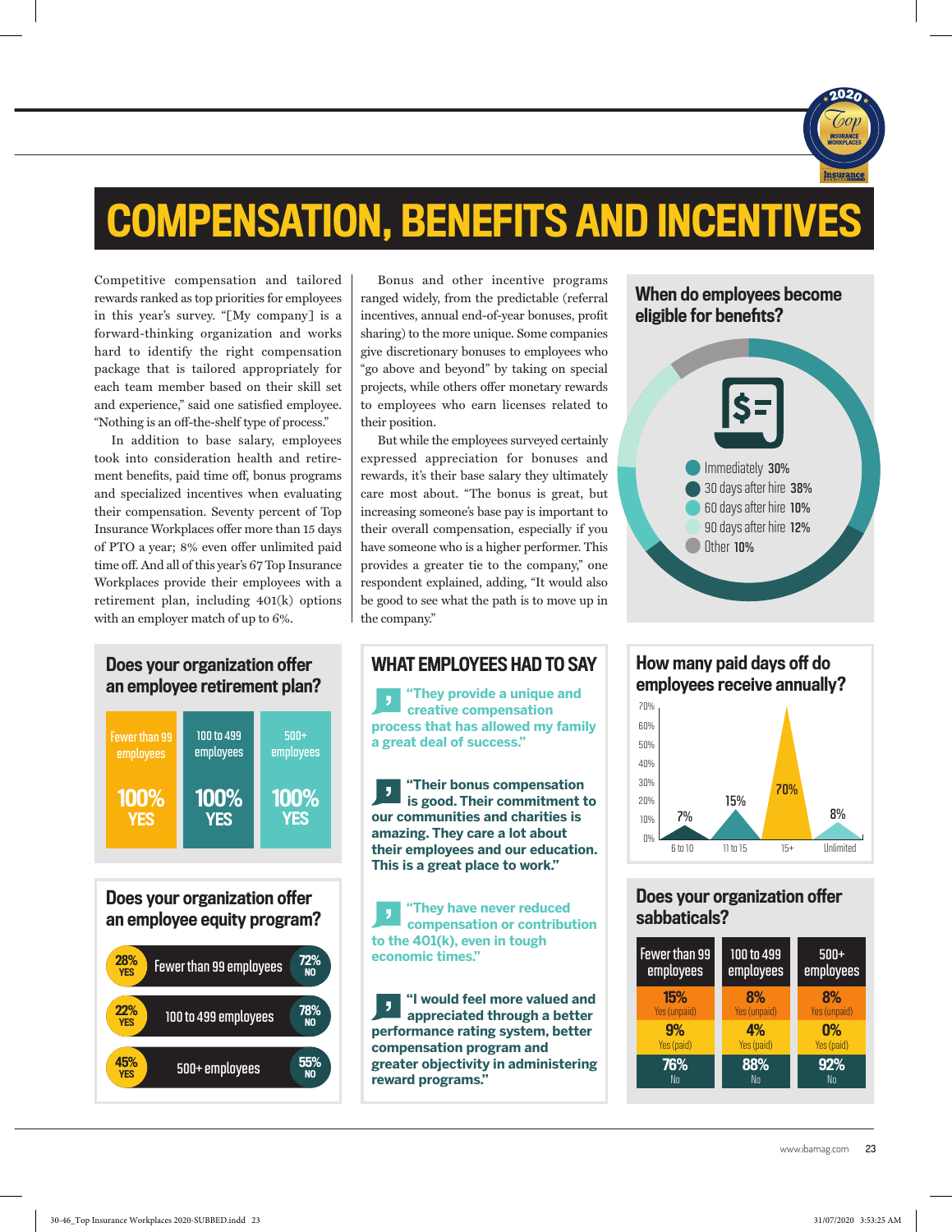### TOP INSURANCE WORKPLACES

#### WHAT TOP WORKPLACES ARE DOING DIFFERENTLY

**"We offer bonuses to associates who**  PO. **obtain professional designations in the field of their job role, such as CPCU, CISR or CLU, plus IT, HR and licensing certifications. We have a long list of continuing education achievements that are rewarded with cash bonuses."**

**"All employees are eligible for the**  Ō **company's bonus program. Payouts are based 50% on how the company performed and 50% on personal accomplishments relative to predetermined metrics developed at the beginning of the year."**

**"We have a long-term incentive plan**  <u> (ဝ</u> **and a deferred compensation plan. All of our employees are eligible to participate in an annual bonus program. We also have a recognition platform that allows all employees to recognize the contributions of other employees."**

**2020**

### DIVERSITY AND INCLUSION

Creating a more diverse, inclusive and equitable workplace is an all-important undertaking and an ever-evolving process. While the majority of companies in the insurance industry have a long way to go to achieve this goal, several have made progress. An average of 21% of respondents across this year's Top Insurance Workplaces identify as a racial or ethnic minority, LGBTQ+ or as a person with a disability, up from an average of 18% last year.

Yet as in years past, this year's survey results show that the insurance industry is still lagging behind in terms of gender and minority representation at the executive level. Just 41% of executive-level positions are held by women across the board, and just under 9% are held by minorities on average.

This year's Top Insurance Workplaces are using many strategies to try to turn those numbers around by promoting diversity and inclusion and recruiting and retaining a diverse staff. These include actively participating in local networks and associations dedicated to increasing industry diversity, fostering a flexible work environment to help those with young children or aging parents, investing in company-paid disability programs, and inviting individuals with different viewpoints and backgrounds to partake in meetings that determine company-wide decisions.

Employers also recognize the need to diversify the age range of their employees. To do this, they've partnered with area colleges, opened positions to individuals of all ages, paired older and younger employees in mentor/mentee relationships, actively recruited on job boards aimed at older individuals and veterans, and done away with a set retirement age.



#### What percentage of employees identify as a racial or ethnic minority, LGBTQ+ or a person with disability?

| Fewer than 99 employees |     |
|-------------------------|-----|
|                         | 22% |
| 100 to 499 employees    |     |
|                         | 22% |
| 500+ employees          |     |
|                         | 20% |
|                         |     |